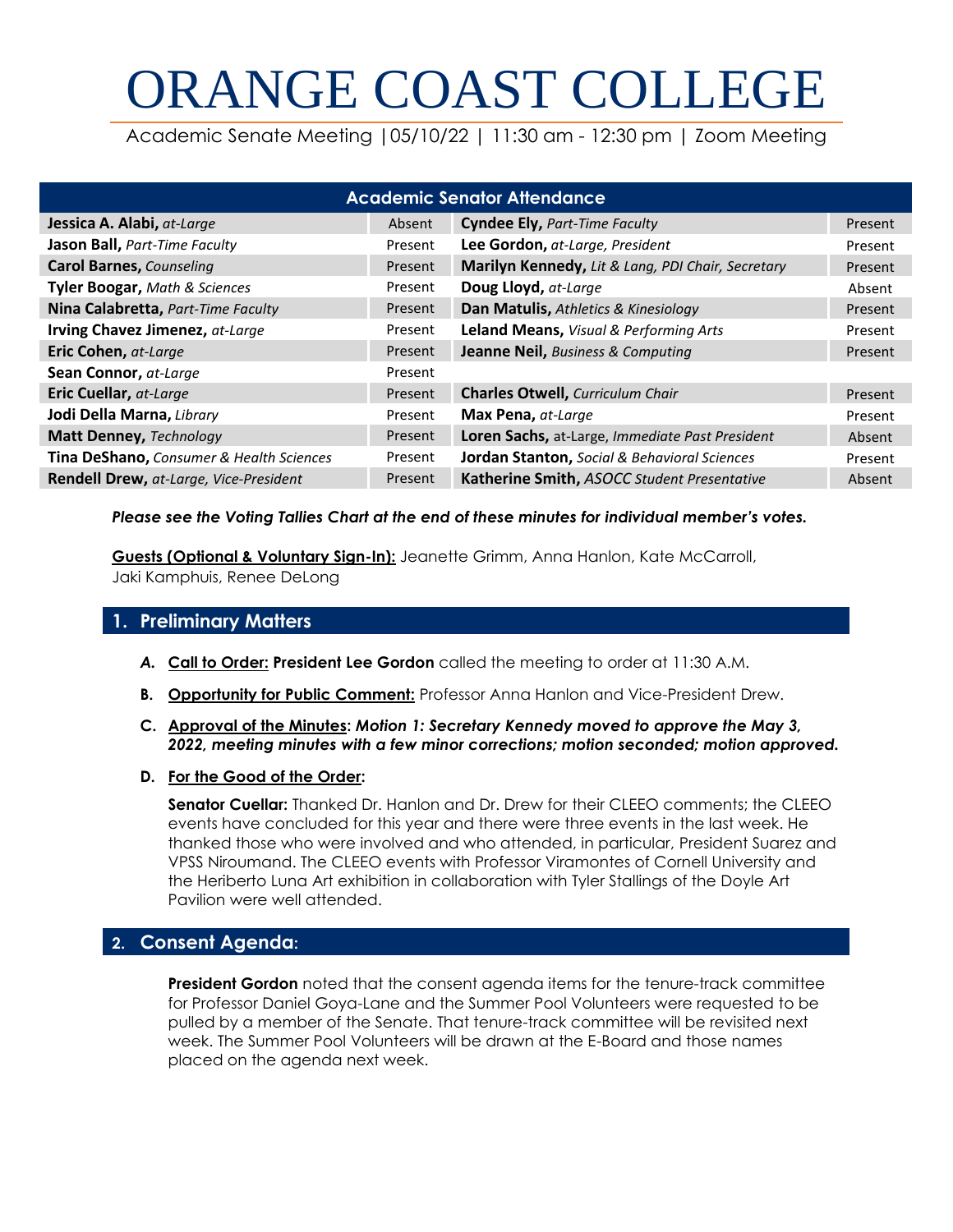- **A. Instructor Philosophy: Hiring Committee:** Committee Member: Philip Simpkin; Committee Member: Charles Otwell; Committee Member: Melissa Archibald; 4th Committee Member: Sherana Polk.
- **B. PDI Sabbatical Subcommittee Representative:** Mariana Voicu

*Motion 2: Senator Drew moved to approve the [remaining] consent agenda items; motion seconded; motion approved.*

## **3. Officer, Senator, & Committee Reports**

- **A. President and Vice President's Report:** There were no reports.
- **B. Budget Update – Cyndee Ely:** Commented that she is no longer one of the faculty budget representatives. She encouraged the current representatives to report out to the Senate, as she is also no longer a part of the DCC.
- **C. Diversity, Equity, Inclusiveness, and Accessibility Initiatives: Vice-President Drew:** Thanked the Senate for endorsing the DEIA Plan. It is a work in progress.

**Dr. Anna Hanlon:** The Task Force met on Friday, and they had hoped to have a finalized plan by then. However, they want to make sure that all the feedback is considered. They will work over the summer.

**Senator Kennedy:** Reported that Dr. Hanlon reached out to the Academic Freedom (AF) Committee to get an academic freedom statement for the DEIA; the Task Force will review the submitted AF statement.

- **D. Part-Time Faculty Caucus – Cyndee Ely:** The Communities of Practice for Part-Time Faculty will have a meet-and-greet on Monday, May 16, 11 to12:30 P.M. in front of the MBCC Computing Center. There will be light refreshments and giveaways. She extended an invitation to senators to come and meet some part-time faculty members. They are also going to have a survey available so that they can help inform what topics and information to include in their programming for next year, both emails and in person.
- **E. Professional Development Advisory Committee (PDAC—formerly Staff Development) Report – Cyndee Ely**: The Professional Development Advisory Committee (PDAC) meeting group has created an Awards and Recognition Task Force. She noted that there was not a part-time faculty member of the year this year. She personally received that award in 2019 and knows that it is an important way to highlight the extra work and additional effort that part-time faculty put in either in service to the college, in service to students, or in service to their departments and their other faculty. PDAC has put out a survey from the Awards and Recognition Task Force to get feedback and make sure that the awards and recognition that they are offering at this college do meet the needs and are valued by faculty and staff. She encouraged senators to submit the survey which closes this Saturday, May 14.

## **4. Unfinished Business**

**A. The Transparency Committee (TC) – Transparency Committee Chair Irene Naesse:** Provided a committee report in regard to issues with CHS and the 10+1 and Self-Paced Math and the10+1.

**Issue 1 Neurodiagnostic Technology (NDT) Program:** The Transparency Committee (TC) was notified about an issue with the Neuro Diagnostic Technology (NDT) program. The Transparency Committee interviewed the Consumer Health and Sciences dean, the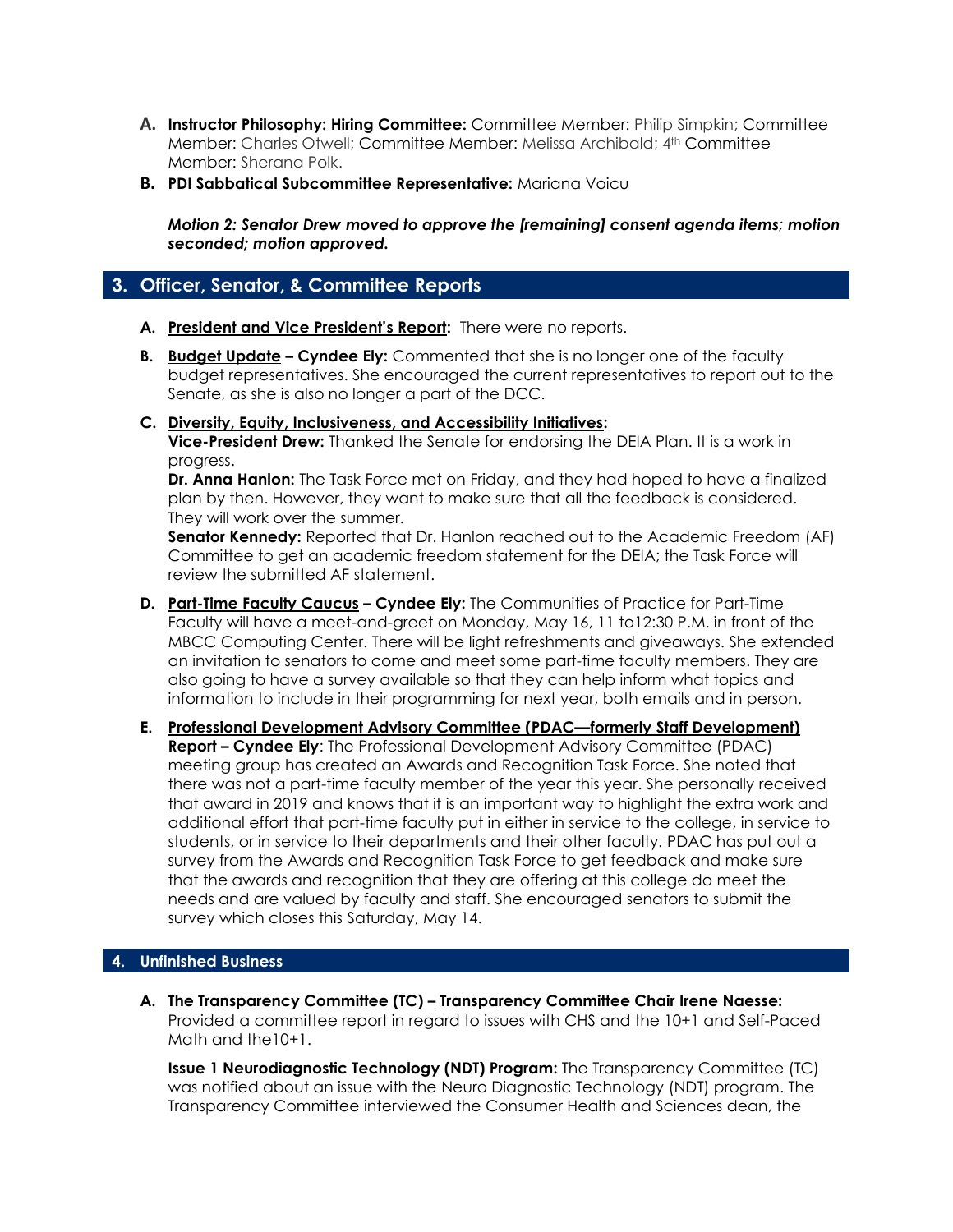Allied Health counselor, the Curriculum Committee chair, and the NDT faculty member. The Transparency Committee reviewed the written evidence submitted by the NDT faculty member. The Allied Health counselor was present at the meeting of the NDT Advisory Group. The Curriculum Committee chair was present at the meeting of the Curriculum Committee in question. The findings were the following: (1) Did the Consumer and Health Sciences dean direct the faculty member to cut the length of the NDT program almost in half, invalidating the role of the faculty member? The TC found, yes, in fact, this happened. (2) Did evidence presented indicate that the Consumer Health and Sciences dean directed the faculty member to ask her advisory committee to shorten the length of the NDT program? The TC found, yes, that had happened. (3) Did the evidence presented indicate that the Consumer and Health Sciences dean attempted to impede the curriculum approval of faculty requested curriculum? The TC found, yes, this had occurred.

The Transparency Committee concluded that the assertions of fact by the NDT faculty member on the above three questions were corroborated by the Allied Health Counselor and the Curriculum Committee chair, as well as by written evidence. The Transparency Committee strongly recommends that the division dean make a concerted effort to repair the working relationship with the faculty. The Transparency Committee also strongly recommends that the division dean, Vice-President of Instruction, NDT faculty member, and a representative from either the Senate or the CHS division meet to work in collaboration to develop a solution to the curriculum program issues.

**Issue 2, Self-Paced Math:** There was a second issue that was brought forward regarding Self-Paced Math. The committee recently received a report that the 10+1 concerns that have been brought to the TC have been handled very well by the OCC college President and the Vice-President of Instruction, who intervened, mediated, and mentored the dean with respect to faculty purview, in terms of modality, curriculum, and student success. The entire document related to this issue has been submitted to the committee as part of the meeting record to ensure that this compromise is respected in the future. The Transparency Committee commends the work of the Vice-President of Instruction and the division dean in arriving at a compromise that promoted student success in the Self-Paced math courses. The Transparency Committee also recommends that this agreed-upon compromise continue to be supported and respected in the future.

**Conclusions and Recommendations:** As a result of these two issues, the Transparency Committee has the following recommendations: (1) First, they recognize that it is clear faculty are not fully aware of their rights and purviews under the 10+1, particularly in regard to curriculum degrees and certificate requirements, educational program development, standards and policies, and therefore the TC recommends increasing 10+1 education for the faculty. The TC proposes a presentation at the New Faculty Academy, presentations during FLEX week, presentations at division meetings, and potentially posting or creating a video on the Academic Senate website.

(2) The second set of recommendations is for the Office of Instruction and division deans. It is clear to the Transparency Committee that there is a failure by the deans to comply with the role of faculty and curriculum degree and certificate requirements and educational program development. The Transparency Committee recognizes that all college campuses apply 10+1 differently. Since 2015 OCC has experienced a turnover in administrative managerial leaders on campus. The working relationships between administration and faculty have been neglected and impaired. As a result, instructional delivery to students in the departments has been negatively impacted. Therefore, the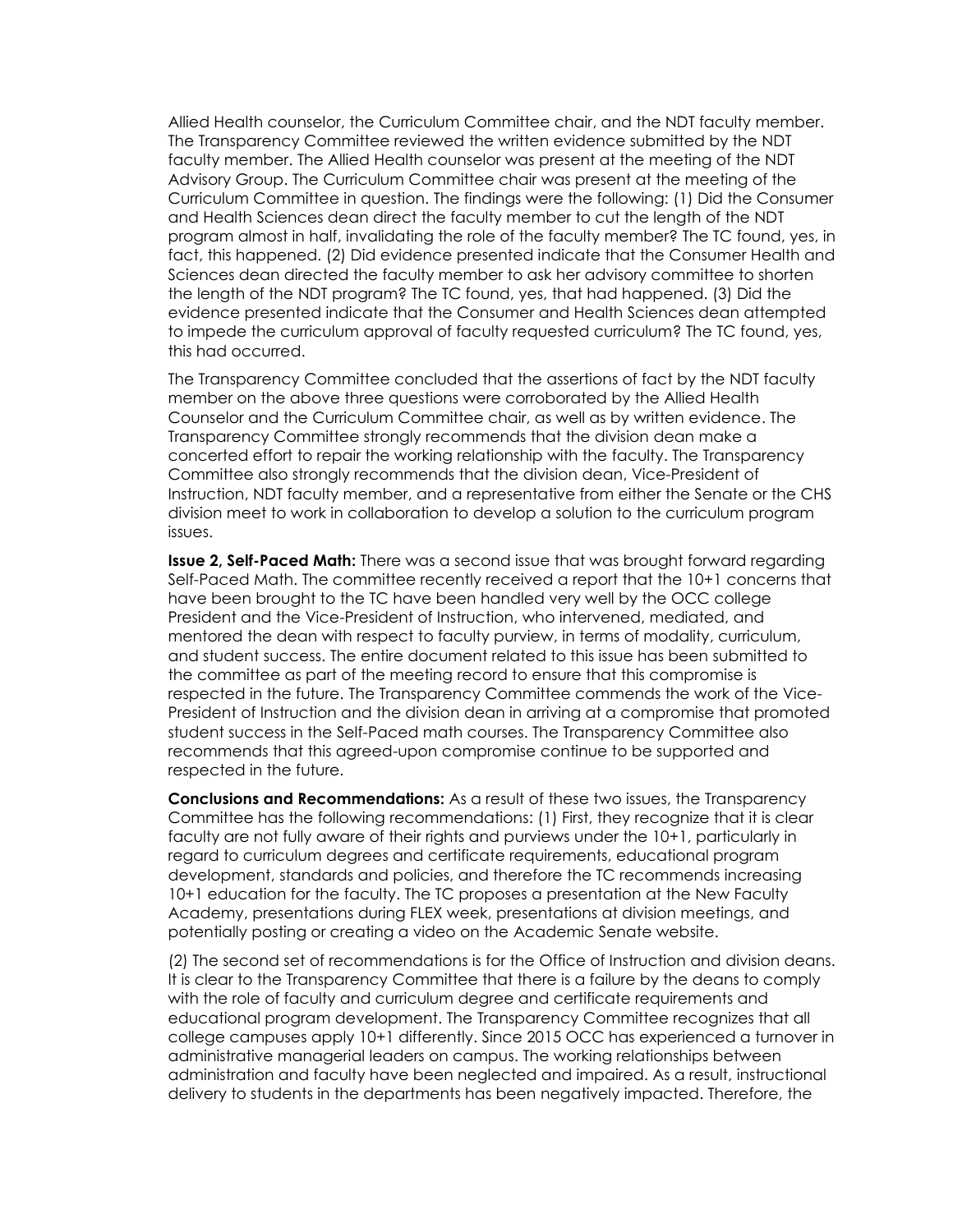Transparency Committee also recommends mandatory training for division deans on what constitutes faculty purview under 10+1 at OCC either during the deans' meeting or during FLEX week. The training should be coordinated with the Academic Senate. These trainings should include mandatory training for division deans on the program viability procedure and mandatory training for newly hired deans in the 10+1, and how it is applied in practice at OCC. The Transparency Committee also recommends reestablishing the successful and collegial working relationships between faculty and deans to be facilitated by the Vice President of Instruction. Finally, the Transparency Committee recommends mentoring the deans continuously regarding collegial consultation, respecting and applying the 10+1 in their working relationships with the faculty, to be facilitated by the Vice-President of instruction.

### **B. Accreditation Timeline – Dr. Anna Hanlon:**

Dr. Hanlon stated that she has been coming to the Senate to give updates on the work of the Accreditation Coordinating Committee (ACC) with regards to the development of the Midterm Report. The Midterm Report is very focused. It is not nearly as long, deep, or broad, in terms of comparing it to the Institutional Self-Evaluation. In the past, she came to the Senate with the timeline process and the recommendation for a faculty writer. She asked the Senate for feedback and endorsement on the timeline for review that will happen in the fall 2023 and then in the spring 2023.

In the first three-week period starting August 26, it will be the first time that the people who collected the evidence will see a draft. The participatory governance committees have been collecting the evidence and drafting initial responses to specific areas. All of that information will be taken by the faculty writer and the accreditation liaison officer, who is Dr. Sterner. They will create that first draft. They will have a FLEX day session for the ACC to see the draft. Then the ACC will be taking it to the committees that did the work. During the first three weeks, the committees that did the work will get to see the draft and make sure that it is correct, and it represents what they discovered and the evidence that they provided.

Between September 21 and October 14, it will go out to the campus at large. At that point, they will bring it to the campus for feedback. That will be about three weeks. After that feedback is received, it will be incorporated into the draft. Then the week of October 24, they will bring it to the Senate to review it and provide specific feedback. At the November meeting, a first draft will be submitted to the Board of Trustees (BOT) to get their feedback. In the October 24 through November 4 time frame, they will get feedback from both the Academic Senate and the Board of Trustees on the first draft. That feedback will also go back to the faculty writer and the accreditation liaison officer for incorporation.

From November 14 through December 2, they will have a second draft that will go out to the campus. Feedback will be collected; it will again be incorporated so that then in the spring they will have a final draft that will come to the Academic Senate for review and final endorsement. That final draft will then go to the BOT for approval. It is due on March 15, 2023, to the ACC JC.

#### *Motion 3: Senator Drew moved to approve the Midterm Report Accreditation timeline*; *motion seconded; motion approved.*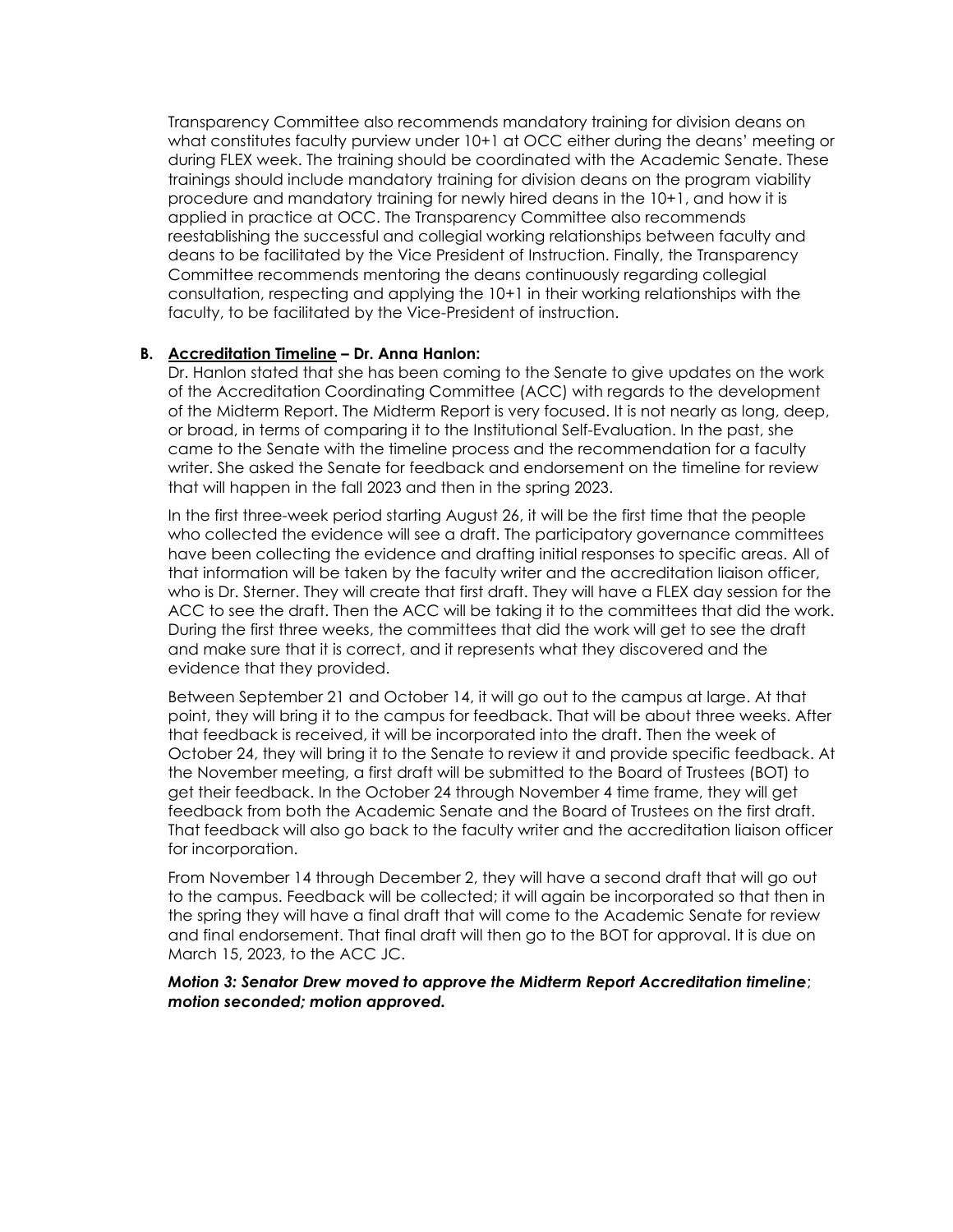## **5. New Business**

- **A. Executive-Board Elections 2022-2023 – President Gordon:** Discussed how the Executive Board elections work. He stated that any member of the Senate can nominate a colleague to a position on the Executive Board and a person can also nominate themselves. After they have the nominations, the administrative support, Beatriz Rodriguez Vaca, will go through a roll call vote. Each Senator will be called on to vote one vote for one of the nominated positions. The elections will take place in the order of President, Vice-President, Secretary, and Parliamentarian. He asked if there were any questions to the procedure before moving forward. There were none.
	- **1. Senate President: President Gordon opened the floor for nominations for Senate President. Senator Drew nominated Senator Gordon. President Gordon asked for nominations three times.** There were no other nominations. President Gordon closed nominations. Vice-President Drew noted the Senate could vote to approve the single nominee by acclamation. *Motion 4: Senator Drew moved to elect Senator Gordon as the Academic Senate President via acclamation; motion seconded; motion approved.*
	- **2. Vice-President: President Gordon opened the floor for nominations for Senate Vice-President. Senator Cuellar nominated Senator Drew**. **President Gordon asked for nominations three times.** There were no other nominations. President Gordon closed nominations and noted the Senate could vote to approve the single nominee by acclamation. *Motion 5: Senator Ball moved to elect Senator Drew as the Academic Senate Vice-President via acclamation; motion seconded; motion approved.*
	- **3. Secretary: President Gordon opened the floor for nominations for Senate Secretary. Senator Ely nominated Senator Kennedy. President Gordon asked for nominations three times.** There were no other nominations. President Gordon closed the nominations and noted the Senate could vote to approve the single nominee by acclamation. *Motion 6: Senator Neil moved to elect Senator Kennedy as the Academic Senate Secretary via acclamation; motion seconded; motion approved.*
	- **4. Parliamentarian: President Gordon opened the floor for nominations for Senate Parliamentarian. Senator Ball nominated Senator Calabretta. President Gordon asked for nominations three times.** There were no other nominations. Senator Calabretta accepted the nomination. President Gordon closed the nominations and noted the Senate could vote to approve the single nominee by acclamation. **Motion 7: Senator Drew moved to elect Senator Calabretta as the Academic Senate Parliamentarian via acclamation; motion seconded; motion approved.**

#### **B. In-Person/Online Academic Senate Meetings Discussion 2022-2023:**

**President Gordon** stated that the Senate has been operating under emergency legislation which has provided an exemption to the Brown Act that has permitted the Senate to meet remotely. That exemption is scheduled to expire before the fall semester begins. The question at hand, Is shall the Senate continue to meet remotely, or shall it meet in person in the fall semester? He pointed out that the Senate is working under the assumption that the emergency provision will expire and that it will not be revived. That will put the Senate under the same rules of the Brown Act that the Senate had existed under, pre-COVID 19. Under those rules, if a member of the Senate wishes to participate in the meeting and cannot be present, they can do so from a remote location, but they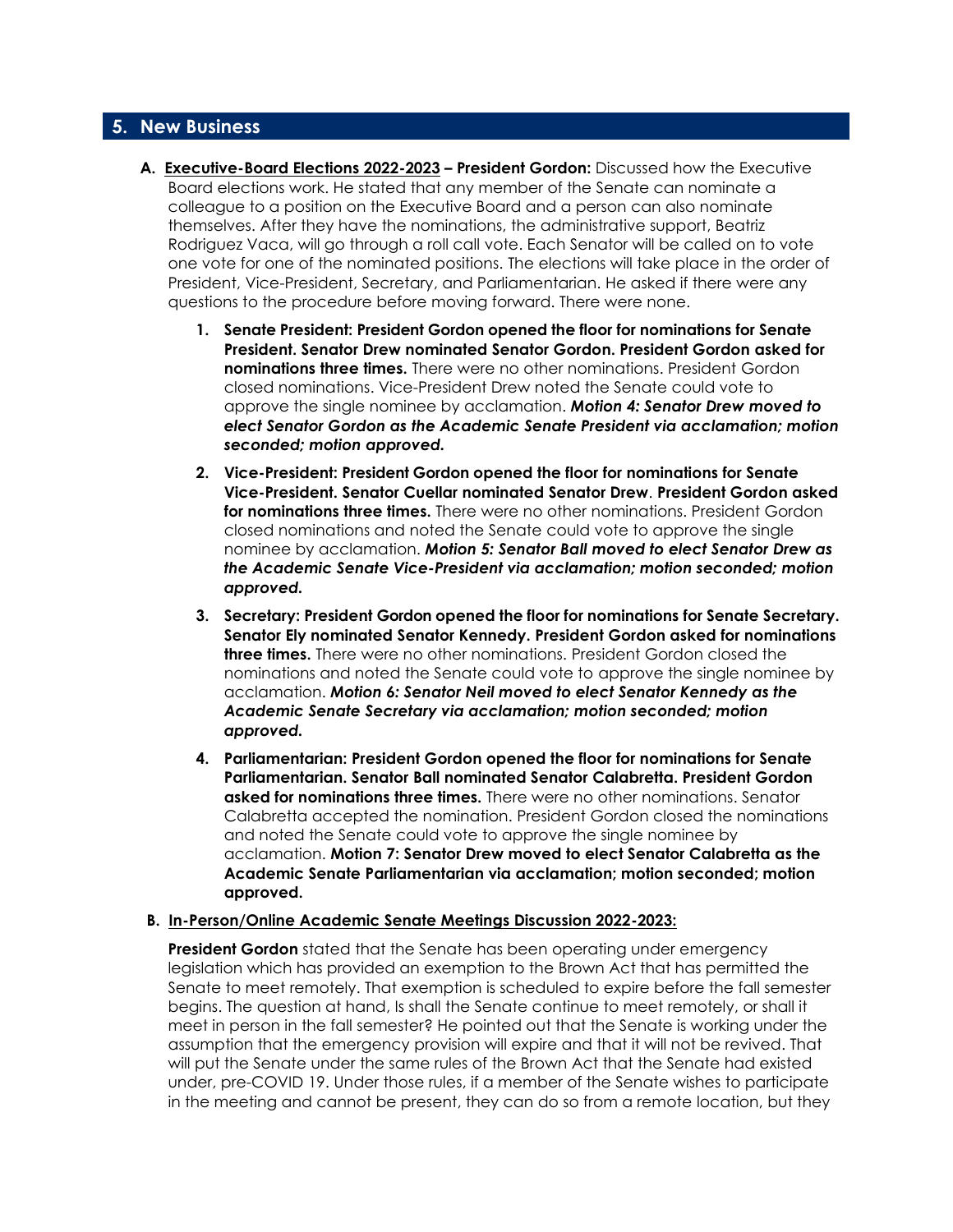are required to disclose in the agenda, and to disclose to the public, the physical location where they will be. If the Senate chooses to continue to meet remotely in the fall, then all senators will be required under the Brown Act to disclose the location as to where they are and that will be publicly listed on the agenda. That was confirmed to President Gordon in a discussion with the District yesterday. He put it up to the senators to discuss what the desire of the Senate is in terms of the meetings next year. Shall the Senate meet on campus, or shall it continue to meet remotely?

**Senator Boogar:** Stated that he advocates for returning to meeting in person. If for some reason the emergency rules get extended, the Senate could consider continuing with remote meetings. If the COVID climate changes, then the Senate could get into a situation where it needs to reverse that decision. However, the way things are now with faculty and students being back on campus and having classes full of students anyway, it seems reasonable that the Senate will also meet on campus. It is unpractical for some people to meet in their offices and then do virtual meetings, while other people are still in the office. It seems like it is time for the Senate to return to in-person since they are going to be returning to in-person learning. He personally advocates for in-person meetings, unless something changes in the COVID climate and over the summer.

**Senator Kennedy:** Concurs with Senator Boogar. She added that the Senate needs to make accommodations for people with disabilities and suggests including a Zoom link to the in-person meetings, as well.

**Senator Ely:** Stated that while the remote emergency Zoom meetings have been very valuable and important, she feels like we have lost quite a bit of the community, of our attention to detail. It is very easy to get lost in Zoom meetings. She strongly advocates for in-person meetings. At one point there was a very important issue that they were discussing, and she suggested renting a stadium and put everybody six feet apart because the topic did not lend itself to a Zoom meeting. She strongly encourages going back to in-person meetings and agrees with Senator Kennedy in that if accommodations are required, that a zoom link be included. She also asked if Senators do decide to attend the meetings by Zoom, if they need to notify the E-Board or administrative support staff by a certain day or if there would be a timeline where there would be a deadline so that that can be posted on the agenda in time.

**President Gordon:** Answered that yes, that is the understanding.

**Vice-President Drew:** Stated that he also supports his colleagues' views on returning to in-person meetings. He wanted President Gordon to share the suggested locations. Although he expresses some concerns about sharing locations, he stated that the Senate has lost social capital and therefore he supports in-person meetings. He also brought up the topic of meeting location, which will be addressed in the near future.

**President Gordon:** Stated that the discussion today is only to settle whether the meetings will take place on Zoom or on campus. The facilities questions will be worked out with the college in terms of availability. For now, it looks like there are three candidates: The Faculty House, Legacy Hall 101, and one of the new ballrooms (A, B or C) at the College Center building. That would only be for the regular meeting from 11:30-12:30 P.M. However, that decision will not be made today.

As there was no further discussion on the topic, **President Gordon** requested a roll call vote. Senators had the option to return to on-campus meetings, remain on Zoom, or abstain.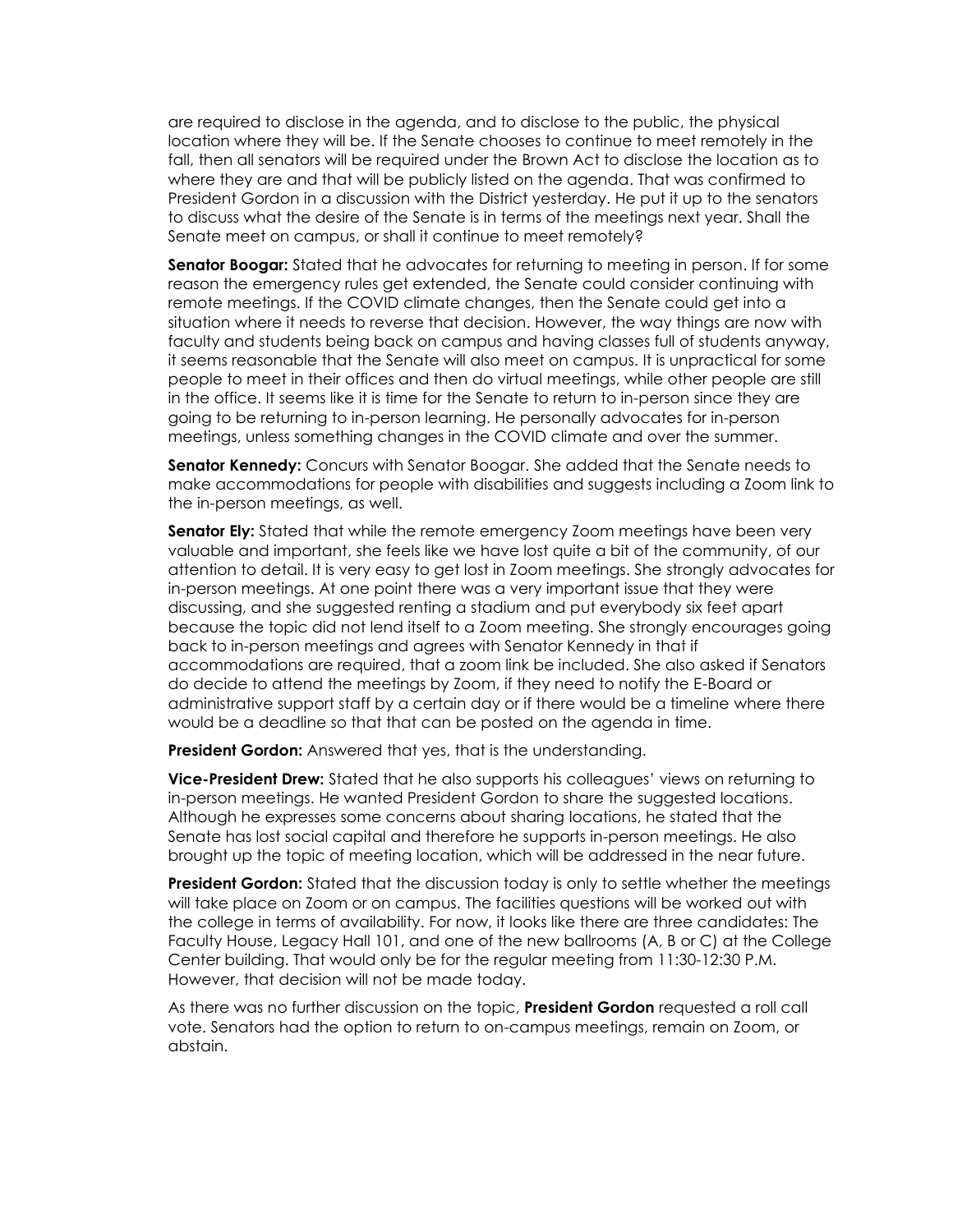**Senator Kennedy:** Asked for clarification on the vote. Is the question if the Senate is voting to go on campus or also to include zoom links for accommodations or for the public?

**President Gordon:** Answered that if the Senate chooses to meet on campus, they can discuss the particulars in terms of Zoom links at a future meeting. Right now, the question is: Does the Senate continue as it has been doing with the emergency provision via zoom or shall the Senate revert to campus in the fall? Those were the choices on the table. He asked if there was a motion for a vote on campus versus Zoom.

*Motion 8: Senator Ely moved to approve that the Academic Senate general meetings return to a campus location, with appropriate provisions for accommodations for the 2022-2023 academic year; motion seconded; motion approved.*

**President Gordon** noted that the Senate will begin the work on trying to identify a suitable location. The Senate will work with college facilities to book a location from the three options stated above.

## **6. Adjournment of the Regular Meeting**

**President Gordon** adjourned the meeting at 12:18 p.m.

## **7. Approval of the Minutes:** May 17, 2022

**MINUTES:** First draft written by Beatriz Rodriguez, Administrative Assistant to the Senates. Revision of first draft and Senate-approved drafts written by Senate Secretary, Marilyn Kennedy, who also distributes the final Senate-approved version to the Chancellor, Board of Trustees members and secretary, union presidents, GWC and Coastline Academic Senate presidents, OCC College President and faculty as per OCC Senate bylaws.